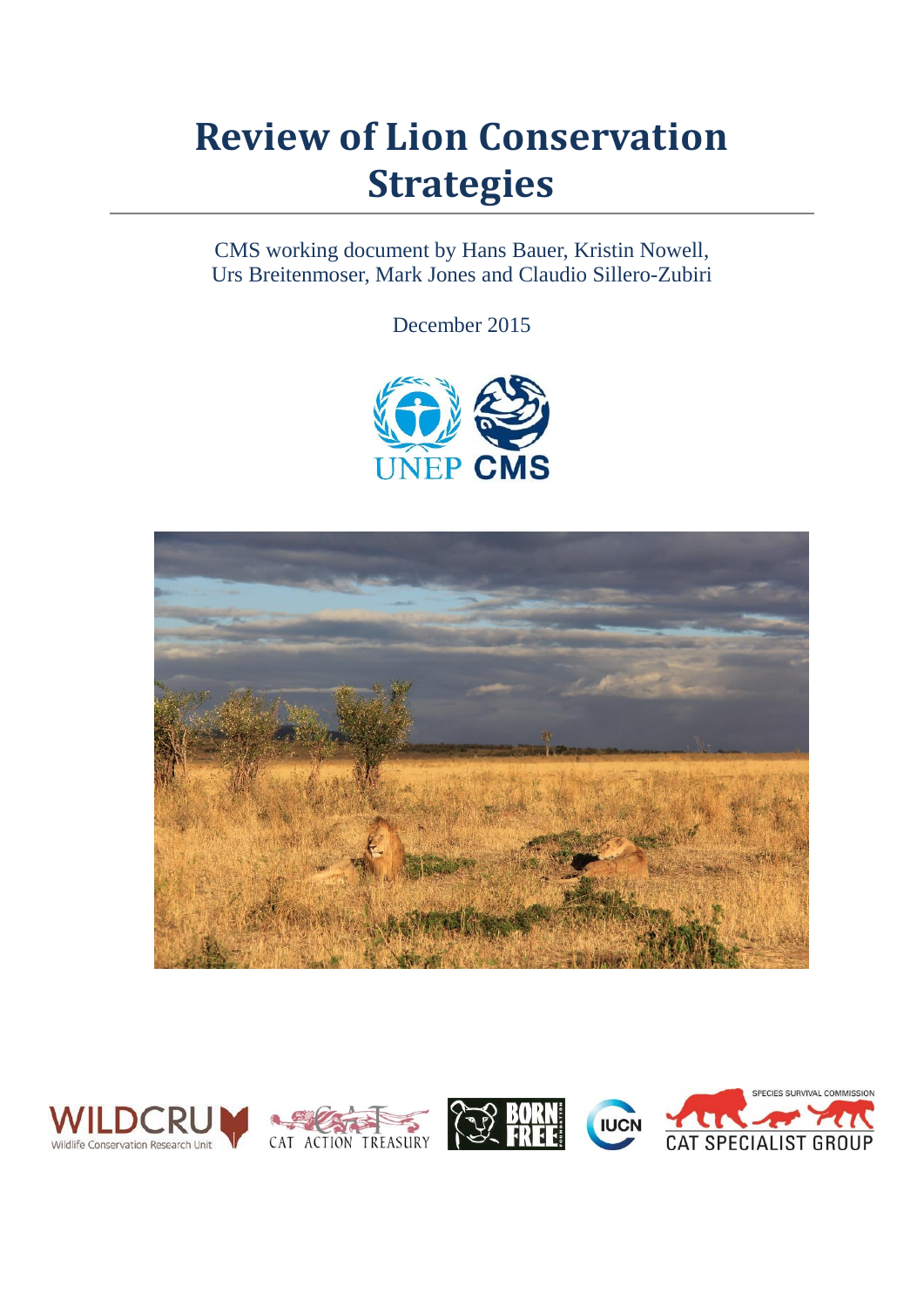# **Contents**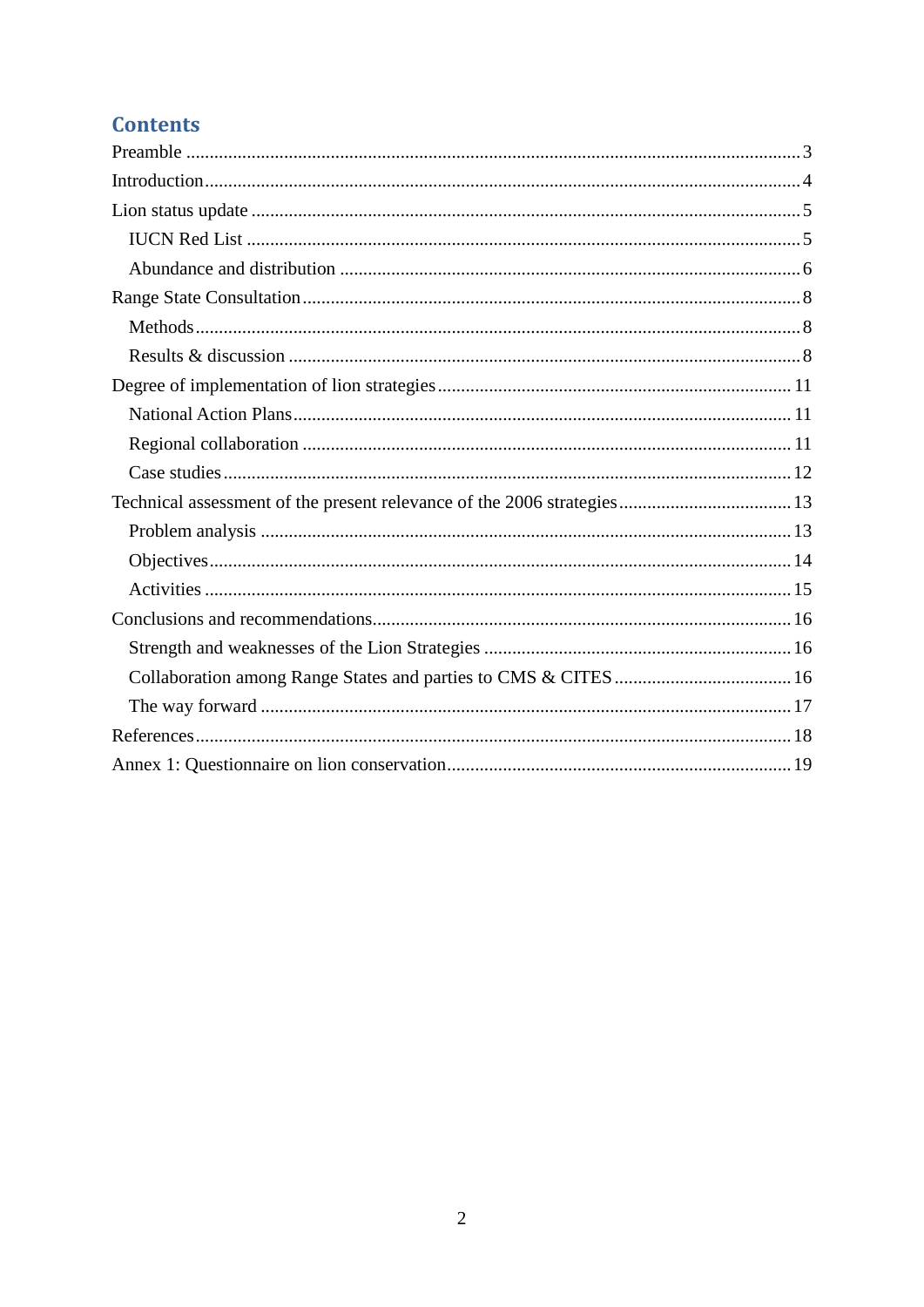## <span id="page-2-0"></span>**Preamble**

Any view expressed in this document represents the opinions of the authors and not necessarily those of any Party to, or the Secretariat of, the Convention on Migratory Species (CMS). The authors have tried to avoid mistakes, but any errors are the responsibility of the authors alone and do not engage CMS, UNEP, WildCRU, IUCN/SSC Cat Specialist Group or Born Free Foundation. Reproduction of this publication for educational or other noncommercial purposes is authorized without prior written permission, with acknowledgement of the source. The designation of geographical entities in this publication, and the representation of the material, do not imply the expression of any opinion whatsoever on the part of CMS or any of the above organizations concerning the legal status of any country, territory, or area, or of its authorities, or concerning the delimitation of its frontiers or boundaries.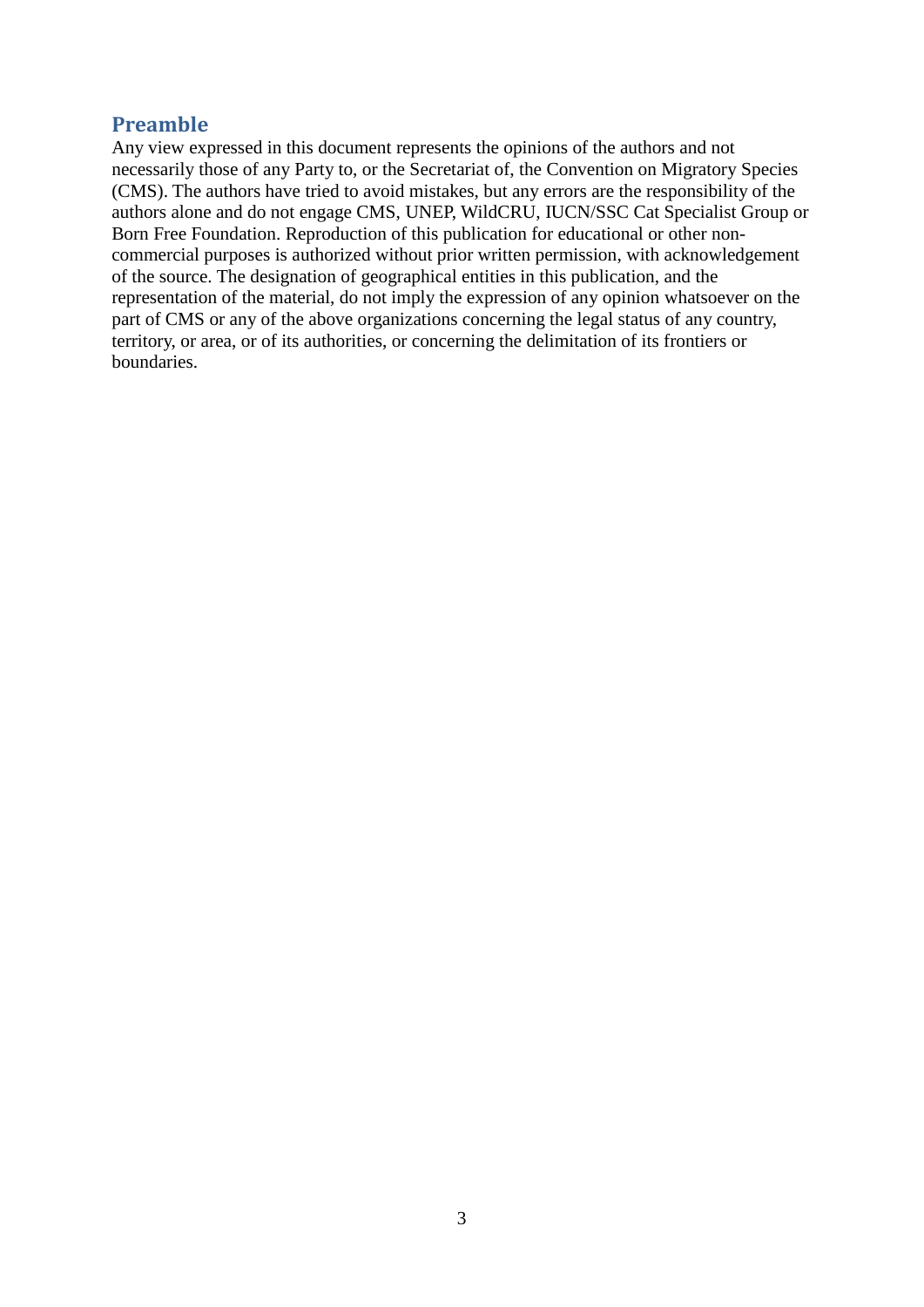## <span id="page-3-0"></span>**Introduction**

This document was prepared at the request of the Convention on the Conservation of Migratory Species of Wild Animals (CMS) Secretariat as a follow up to a resolution adopted at the 11th Conference of the Parties to CMS in Quito, November 2014 (see text box 1 UNEP/CMS/Resolution 11.32). It aims to provide background information for the review of regional lion conservation strategies mentioned in article 1 of that resolution and for the meeting mentioned in article 4. It is provided to the Secretariat for distribution to Parties, in partial fulfillment of article 5 of the Resolution. The objective of the document is to assist Parties to CMS in their individual and collective decision making on processes and mechanisms that they wish to progress in response to a proposed CMS Annex II listing of *Panthera leo*.

The aforementioned regional lion conservation strategies were developed in response to concerns over the status of lions that drew international attention at the 13th Conference of the Parties to the Convention on International Trade in Endangered Species of Wild Fauna and Flora (CITES), in October 2004 (Bangkok), at which a proposal to list the species on Appendix I was withdrawn. Range States agreed that a series of regional lion conservation workshops should be held to achieve consensus on the way forward for lion conservation. The IUCN Cat Specialist Group, together with Wildlife Conservation Society, organized two workshops which brought together stakeholders to develop regional lion conservation strategies using a participatory approach based on a logical framework. The stakeholders included government representatives from almost all African Lion Range States, typically at the level of Director of Wildlife or equivalent. IUCN partnered with a parallel initiative of the Wildlife Conservation Society to map current lion range and priority areas for lion conservation. The '2006 strategies' referred to throughout this document are the outputs of these workshops: the Conservation Strategy for the lion in West and Central Africa (IUCN, 2006b) and the Conservation Strategy for the lion in Eastern and Southern Africa (IUCN, 2006a). Their logical frameworks were adopted on the last day of the workshops, and the narrative parts were based on background documents that had been made available to participants before the workshops. The strategy documents were finalized after the workshops and circulated for comment before they were considered final and published. However, there was no formal adoption or ratification process.

We consider an additional document, for convenience. In 2007, the IUCN SSC Cat Specialist Group published a synthesis of the two strategies, known as 'Discussion paper: Towards a conservation strategy for the African Lion' (IUCN, 2007). That discussion paper does not constitute a formal Conservation Strategy and was not intended to be adopted or ratified in any way. The Cat Specialist Group states: '… the two Regional Lion Conservation Strategies (one for West and Central Africa and the other for Eastern and Southern Africa) are the key documents describing the strategy for lion conservation, and resources should be channeled into their implementation. This discussion paper is merely an attempt to synthesize the two regional strategies, highlight their common elements and inspire those working in lion conservation'. Where we consider strategies at a continental scale, we will use this document.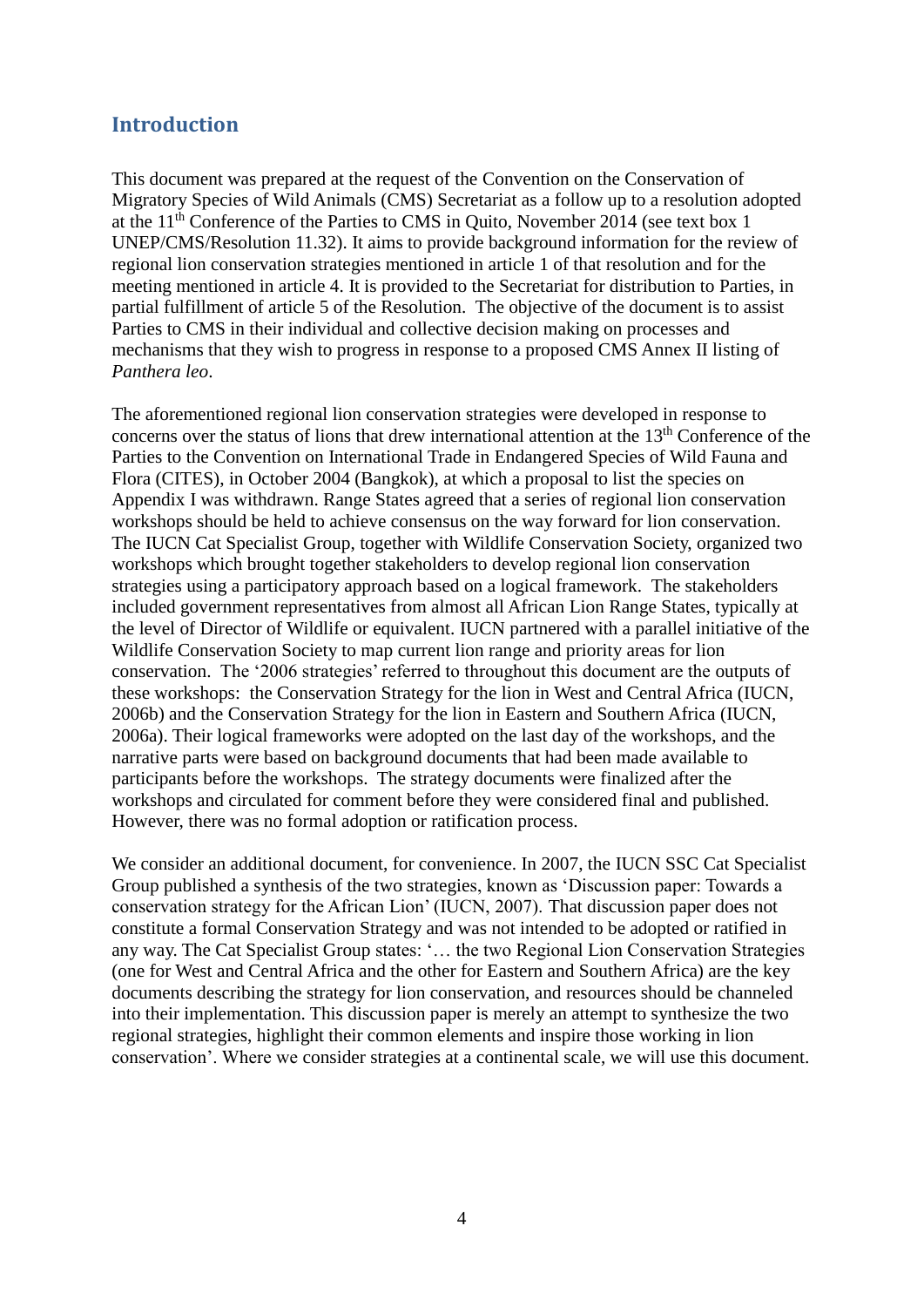## <span id="page-4-0"></span>**Lion status update**

#### <span id="page-4-1"></span>**IUCN Red List**

The lion is listed as Vulnerable on the IUCN Red List, in light of the 2015 assessment which found that a 'population reduction of approximately 43% is estimated over the past 21 years (approximately three lion generations, 1993-2014; (Bauer et al., 2015). The calculation was based on time trend analysis of census data for 47 relatively well monitored lion populations. A taxon is listed as Vulnerable when the best available evidence indicates that it is facing a high risk of extinction in the wild. The Vulnerable assessment based on criteria A2abcd is the same as previous assessments, but is supported by a better underlying method. Previous assessments were based on a suspected decline of the total estimated number of lions, but in the most recent assessment a representative sub-set of lion populations was used to calculate an observed decline, from which a decline for the entire taxon was inferred.

For the overall conservation status of the species, the 2015 assessment represented a technical improvement compared to previous assessments. The new approach used in this assessment showed an extreme dichotomy between regions. Lion populations increased by 12% in four southern African countries (Botswana, Namibia, South Africa and Zimbabwe) and in India, but declined by 60% in West, Central and East Africa over the last 21 years (three lion generations, the standard Red List timeframe). While this dichotomy resulted in the Red List status of lions across the continent remaining Vulnerable, across the majority of its range the Lion meets the A2 criterion for Endangered. The principal causes for the decline were i) indiscriminate retaliatory killing of lions in defense of human life and livestock, ii) habitat loss and iii) prey base depletion.

Lion populations appear to be stable where management is properly funded. However, many lion populations occur in areas where management budgets are low, leading to local decline and even extirpation, most notably in West Africa.

Along with the species assessment, the IUCN Red List published a Regional Assessment of Critically Endangered C 2a (ii) for West Africa (Henschel et al., 2015). That assessment was different from the previous one of Regionally Endangered based on declines. The new assessment is based on absolute numbers: only 404 (269-583) lions remain in West Africa. This is equivalent to 218 (121-375) mature animals, leading to a listing of Critically Endangered (CR) in West Africa based on criteria C: population size estimated to number fewer than 250 mature individuals, and declining, and at least 90% of mature individuals in one subpopulation.

A taxon is Critically Endangered when the best available evidence indicates that it is facing an extremely high risk of extinction in the wild. The lion population in West Africa is isolated from lion populations of Central Africa, with little or no exchange of breeding individuals. Most of these lions (*ca.* 90%) persist in a single population in the W-Arly-Pendjari ecosystem which covers parts of Burkina Faso, Benin and Niger. There is strong evidence for ongoing declines; in Senegal's Niokolo-Koba NP, for example, continuing calamitous declines in prey populations are almost certainly causing concomitant declines in lions.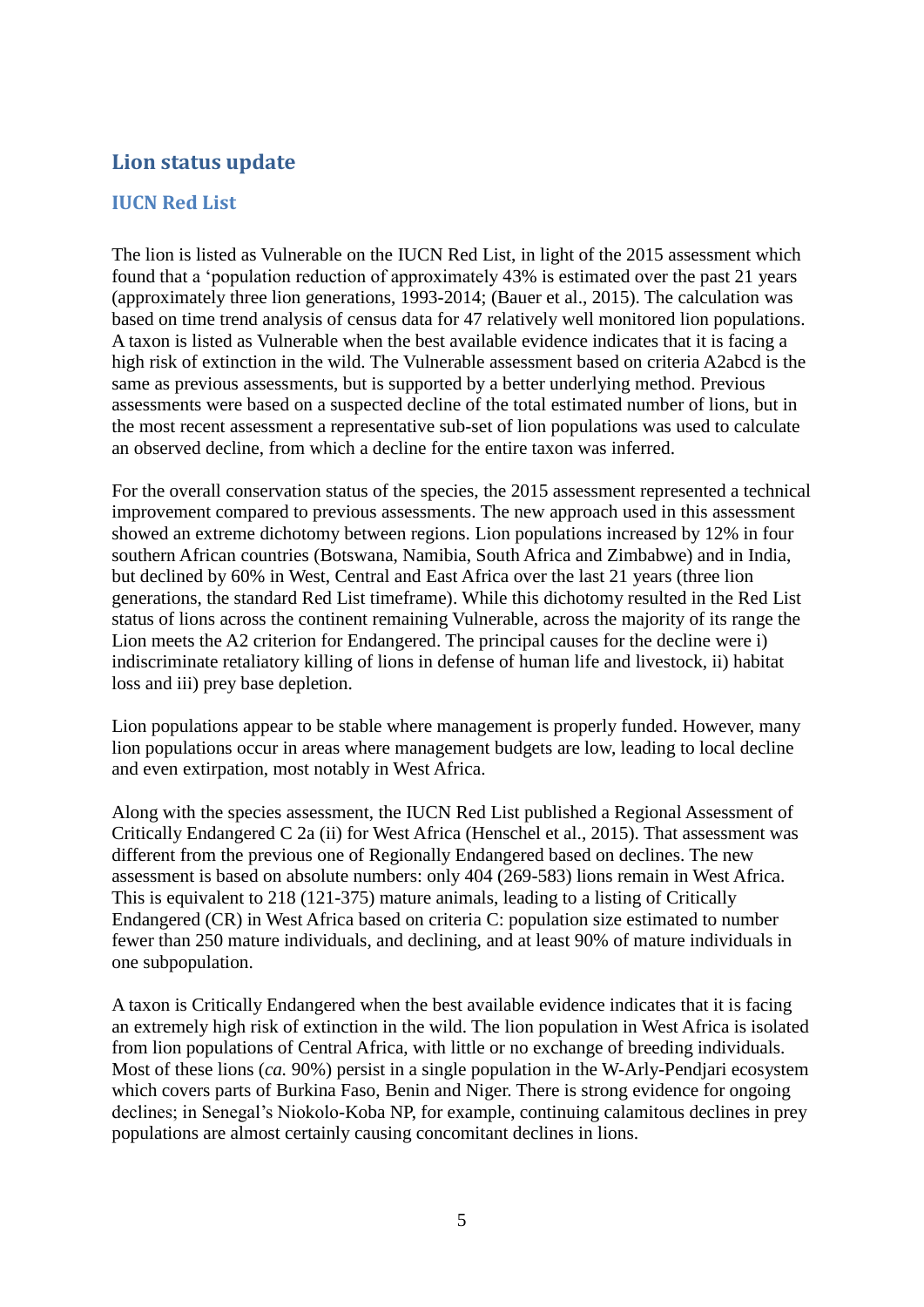#### <span id="page-5-0"></span>**Abundance and distribution**

The IUCN Red List assessment for lions is based on trends in sample populations. For a more complete picture of lion status it is important to know more about lion numbers and distribution. The lion assessment does not formally use these parameters for the Red List category determination, but does present some information as supporting evidence. As for distribution, the Red List includes the map in Fig. 1.

A recent paper summarized and updated efforts to estimate the size of the African lion population leading to the most recent estimate of 32,000 lions in 67 lion areas (Riggio et al., 2013). The authors presented some recent data, but where no new data were available they included unaltered numbers from earlier sources, such as Bauer and Van der Merwe (2004) and Chardonnet (2002). As a consequence, Riggio et al. (2013) included numbers from 2002 and 2004 for areas where a subsequent downward trend had occurred for over a decade. The IUCN considered these sources to be insufficiently precautionary, and attempted to find a better estimate by application of the regional trends to the 2002 population size estimates within the respective regions (Chardonnet, 2002; Bauer and van der Merwe, 2004). These are two largely independent and reasonably comprehensive sets of estimated numbers that were coherent in time. Rather than presenting these numbers as in any way current, the IUCN looked at how they might be expected to have changed and calculated putative present lion numbers per region by applying the observed trend over the subsequent 12 years and with some logical modifications. With all these considerations, Bauer et al. (2015) concluded having greater confidence in an estimate of closer to 20,000 lions in Africa, rather than over 30,000 as suggested by Riggio et al. (2013).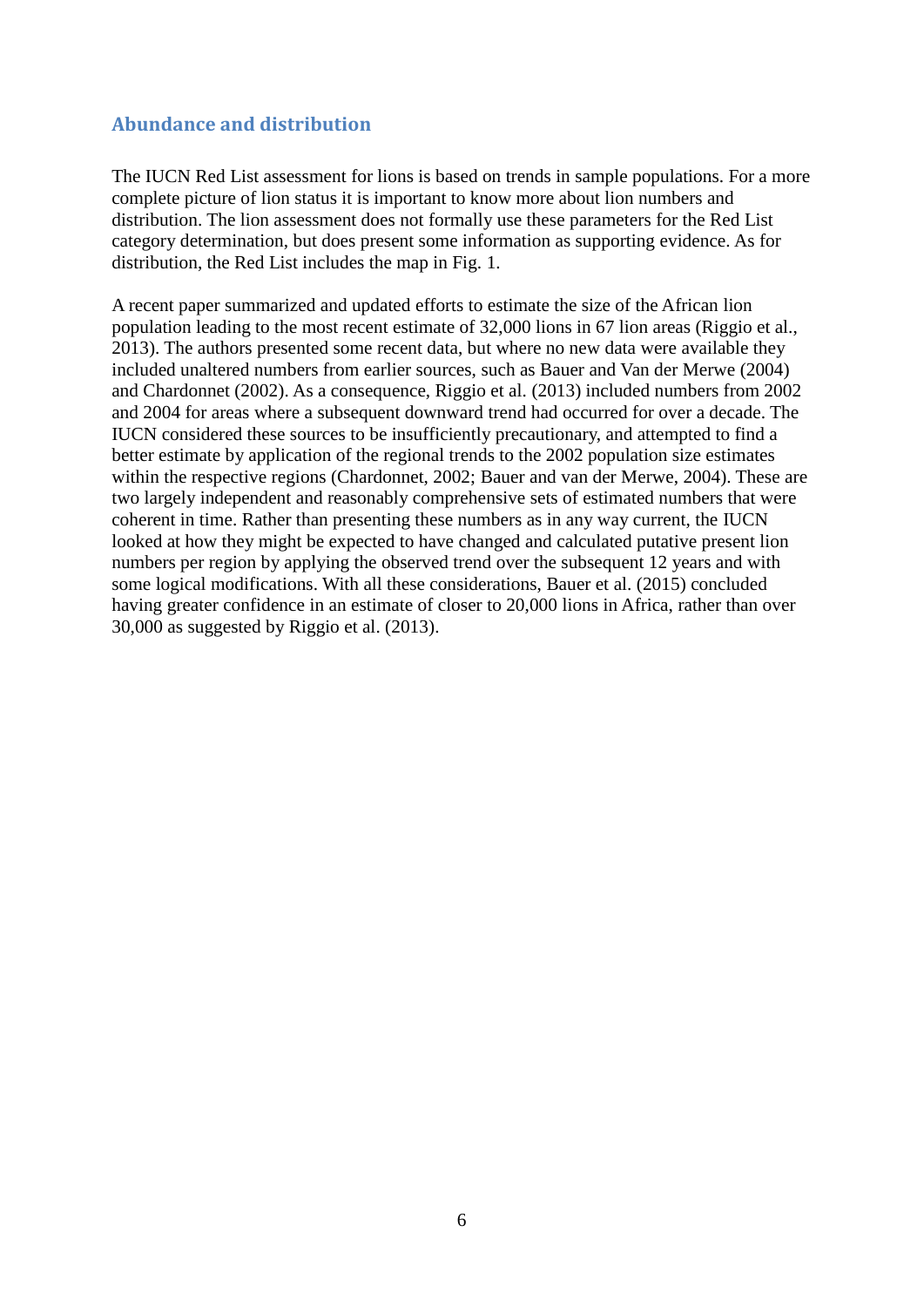

Figure 1: Lion range according to the 2015 IUCN Red List (Bauer et al., 2015).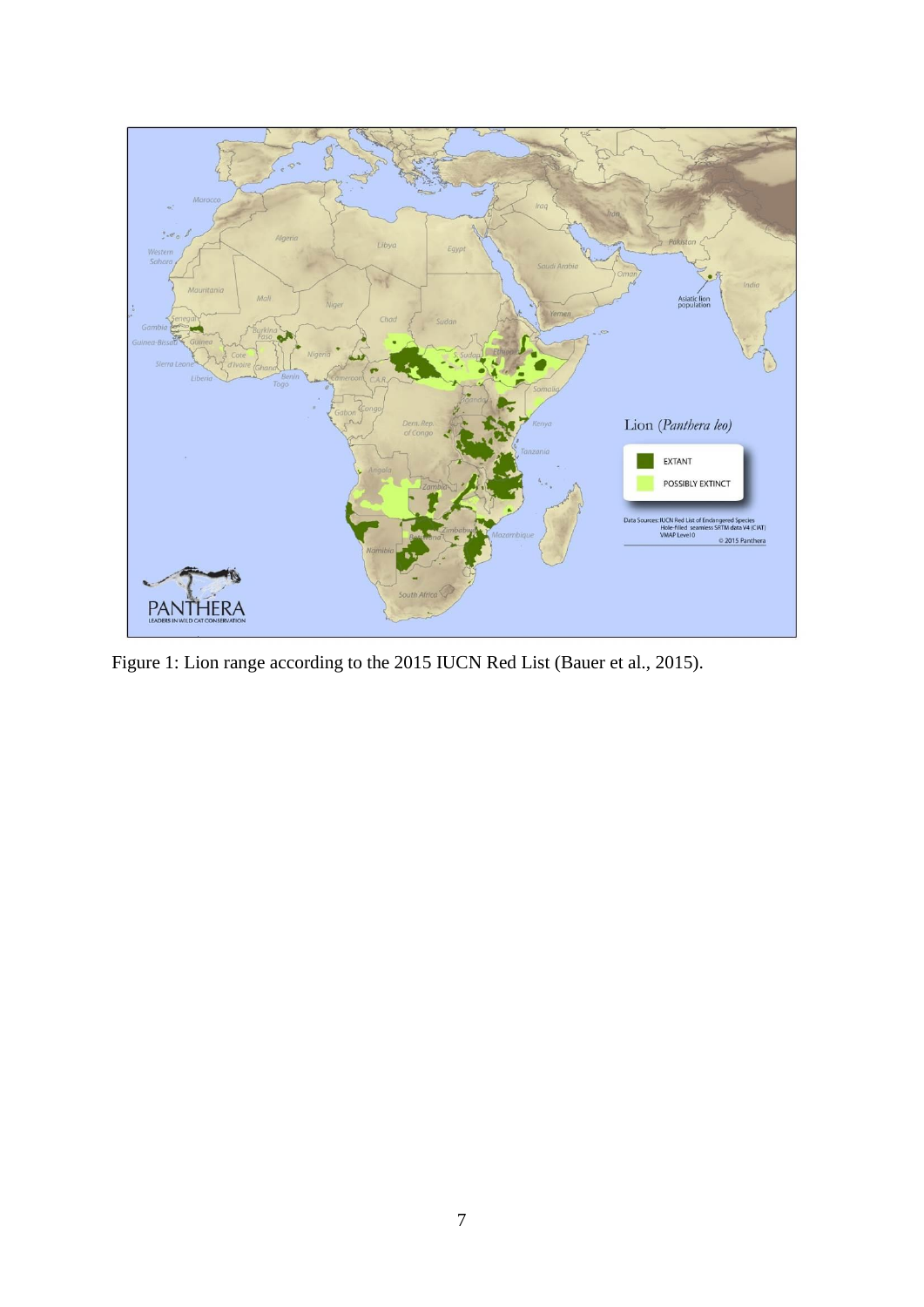# <span id="page-7-0"></span>**Range State Consultation**

#### <span id="page-7-1"></span>**Methods**

We designed a questionnaire which was circulated to Range States / Parties by the CMS Secretariat. The questionnaire was composed of 16 questions, some of them containing subquestions (see annex 1). Of 44 African CMS signatories, ten replied: Benin, Cote d'Ivoire, Guinea-Bissau, Somalia, Mali, Uganda, Kenya, Tanzania, Zimbabwe and South Africa. Data were too few to analyze quantitatively, but there was a good geographic spread of the responses allowing for a qualitative analysis. One of the questions was about having a national action plan; for countries that did not respond we attempted to establish the existence of a national action plan by searching the internet, assuming that any national action plan would be discoverable using the Google search engine.

#### <span id="page-7-2"></span>**Results and discussion**

Considering the low number of responses, a compilation of the distribution and numbers of lions reported would be very incomplete and therefore meaningless. Responses to questions number 5, 7, 8 and 16 similarly lack critical mass to give a representative continental outlook. Table 1 shows responses to other questions (note that formulation has been made as compact as possible for convenient reading and therefore deviates from the original wording).

We observed that the IUCN Regional Lion Conservation Strategies were considered important or very important by most respondents who were aware of them, and that there have been several efforts to translate them into National Lion Conservation Action Plans. Of ten respondents, six already had a National Action Plan, and five of those were related to the Regional Strategies. Several suggestions were made to improve implementation; of these, funding, coordination, expertise and collaboration stood out.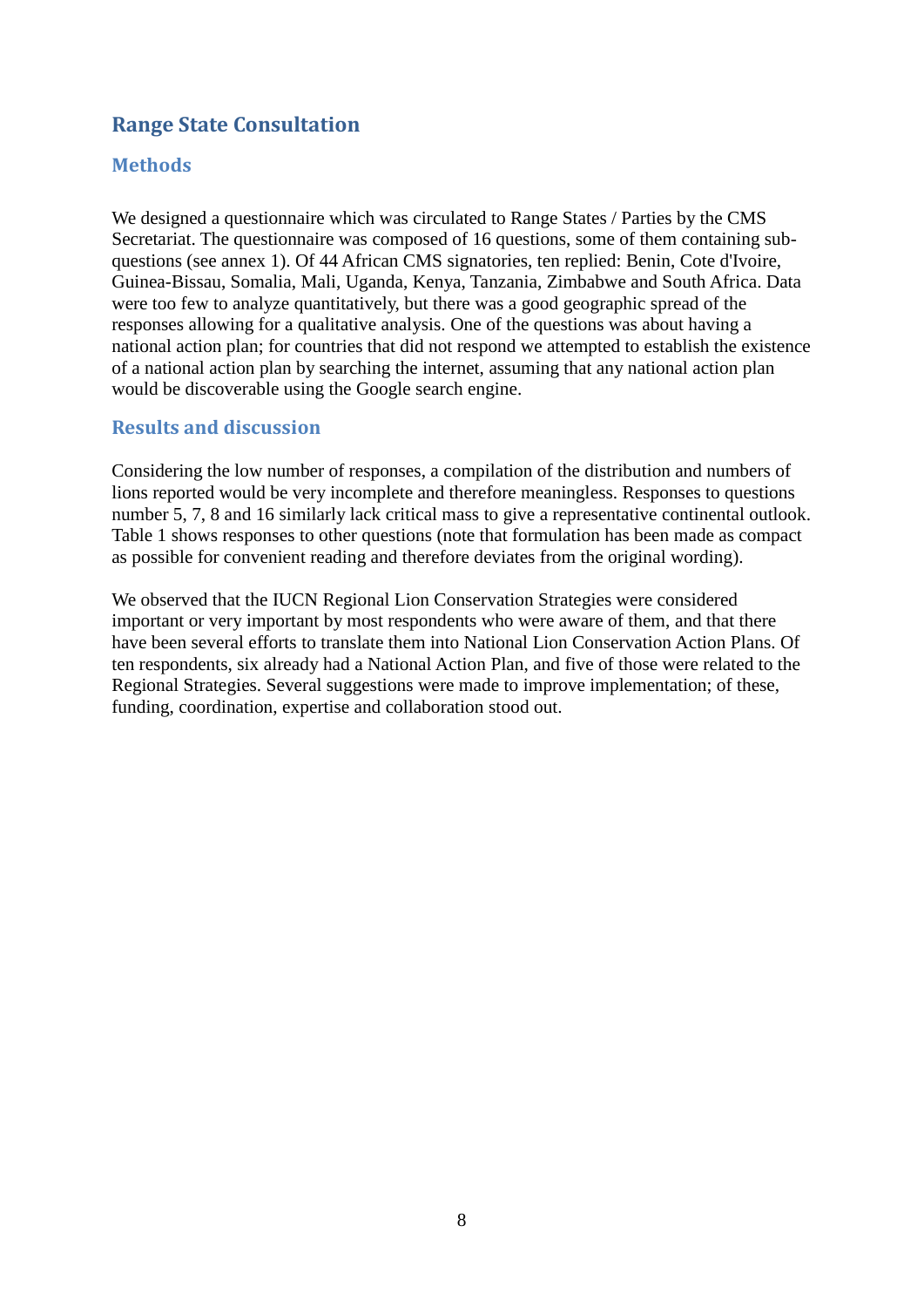|                                                                                    | <b>Benin</b> | <b>Cote</b><br>d'Ivoire   | Guinea-<br><b>Bissau</b>   | <b>Somalia</b>                         | Mali              | <b>Uganda</b> | Kenya                                                         | <b>United</b><br><b>Republic</b><br><b>of</b><br><b>Tanzania</b> | Zimbabwe                                                        | <b>South</b><br><b>Africa</b>                                |
|------------------------------------------------------------------------------------|--------------|---------------------------|----------------------------|----------------------------------------|-------------------|---------------|---------------------------------------------------------------|------------------------------------------------------------------|-----------------------------------------------------------------|--------------------------------------------------------------|
| Lions in the<br>past                                                               | yes          | yes                       | yes                        | yes                                    | yes               | yes           | yes                                                           | yes                                                              | yes                                                             | yes                                                          |
| Lions in the<br>present                                                            | yes          | yes                       | yes                        | yes                                    | yes               | yes           | yes                                                           | yes                                                              | yes                                                             | yes                                                          |
| Lion<br>populations<br>part of an<br><i>international</i><br>ecological<br>network | yes, WAP     | $\mathbb{L}^{\mathbb{L}}$ | yes,<br>Niokolo-<br>Badiar | yes, Horn of<br>Africa                 | no                | no            | yes,<br>Serengeti-<br>Mara,<br>Amboseli,<br>possibly<br>north | yes,<br>Serengeti-<br>Mara and<br>Selous-<br>Niassa              | yes, Greater<br>Limpopo,<br>Lower<br>Zambezi and<br><b>KAZA</b> | yes, Greater<br>Limpopo,<br>Limpopo-<br>Shashe,<br>Kgalagadi |
| <b>National</b><br><b>Conservation</b><br><b>Action Plan?</b>                      | yes          | no                        | N <sub>o</sub>             | no, most<br>institutions<br>still weak | no                | yes           | yes                                                           | yes                                                              | yes, but<br>funds are<br>limiting<br>implement-<br>ation        | yes, ready<br>for adoption                                   |
| Aware of the<br><b>IUCN</b><br><b>Strategies</b>                                   | yes          | yes                       | N <sub>o</sub>             | yes                                    | yes               | no            | yes                                                           | yes                                                              | yes                                                             | yes                                                          |
| <b>IUCN</b><br><b>Strategy</b><br>important<br>for national<br>plan                | yes          | no                        | not<br>applicable          | not<br>applicable                      | not<br>applicable | no            | yes                                                           | yes                                                              | yes                                                             | yes                                                          |
| <b>IUCN</b><br><b>Strategy</b><br>partly<br>implemented                            | yes          | yes                       | $\sim$ $\sim$              | no                                     | no                | no            | yes                                                           | yes                                                              | yes                                                             | yes                                                          |

Table 1: Key responses to the questionnaire submitted to the CMS Range States.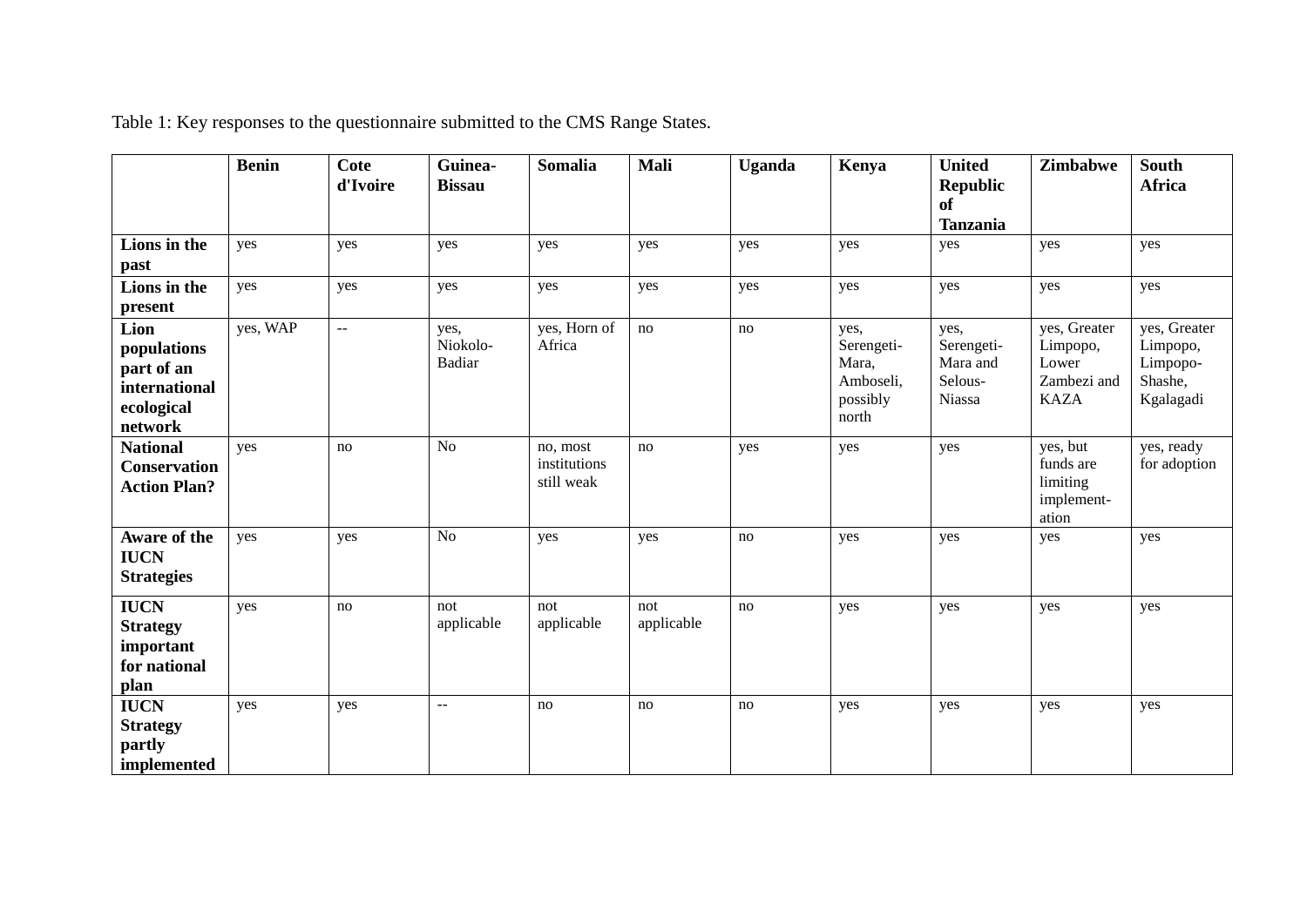| <b>National</b>      | Mr. Aristide    | no            | no            | no              | Mr.             | wildlife    | Dr. Samuel  | Dr. Dennis      | Ms. Roseline    | no              |
|----------------------|-----------------|---------------|---------------|-----------------|-----------------|-------------|-------------|-----------------|-----------------|-----------------|
| Lion/                | Tehou           |               |               |                 | Alfousseini     | authority   | M. Kasiki   | Ikanda          | Mandisodza-     |                 |
| <b>Carnivore</b>     |                 |               |               |                 | Semega          |             |             |                 | Chikerema       |                 |
| <b>Focal Point</b>   |                 |               |               |                 |                 |             |             |                 |                 |                 |
| Importance           | very            | average $(3)$ | $- -$         | important $(4)$ | very            | $- -$       | $-$         | very            | important $(4)$ | important $(4)$ |
| of the IUCN          | important $(5)$ |               |               |                 | important $(5)$ |             |             | important $(5)$ |                 |                 |
| <b>Strategies</b>    |                 |               |               |                 |                 |             |             |                 |                 |                 |
| <b>How can</b>       | wide            | funding and   | $\sim$ $\sim$ | institutional   | working with    | adapt       | adapt to    | pro-active      | periodic        | offer more      |
| <b>IUCN Lion</b>     | distribution,   | partnership   |               | strengthen-     | communities     | document to | country and | implement-      | review and      | support         |
| <b>Strategies be</b> | workshops,      |               |               | <sub>1</sub> ng | and             | domestic    | local needs | ation           | regional        |                 |
| implemented          | lion fund       |               |               |                 | authorities     | context     |             |                 | collaboration   |                 |
| more                 |                 |               |               |                 |                 |             |             |                 |                 |                 |
| effectively?         |                 |               |               |                 |                 |             |             |                 |                 |                 |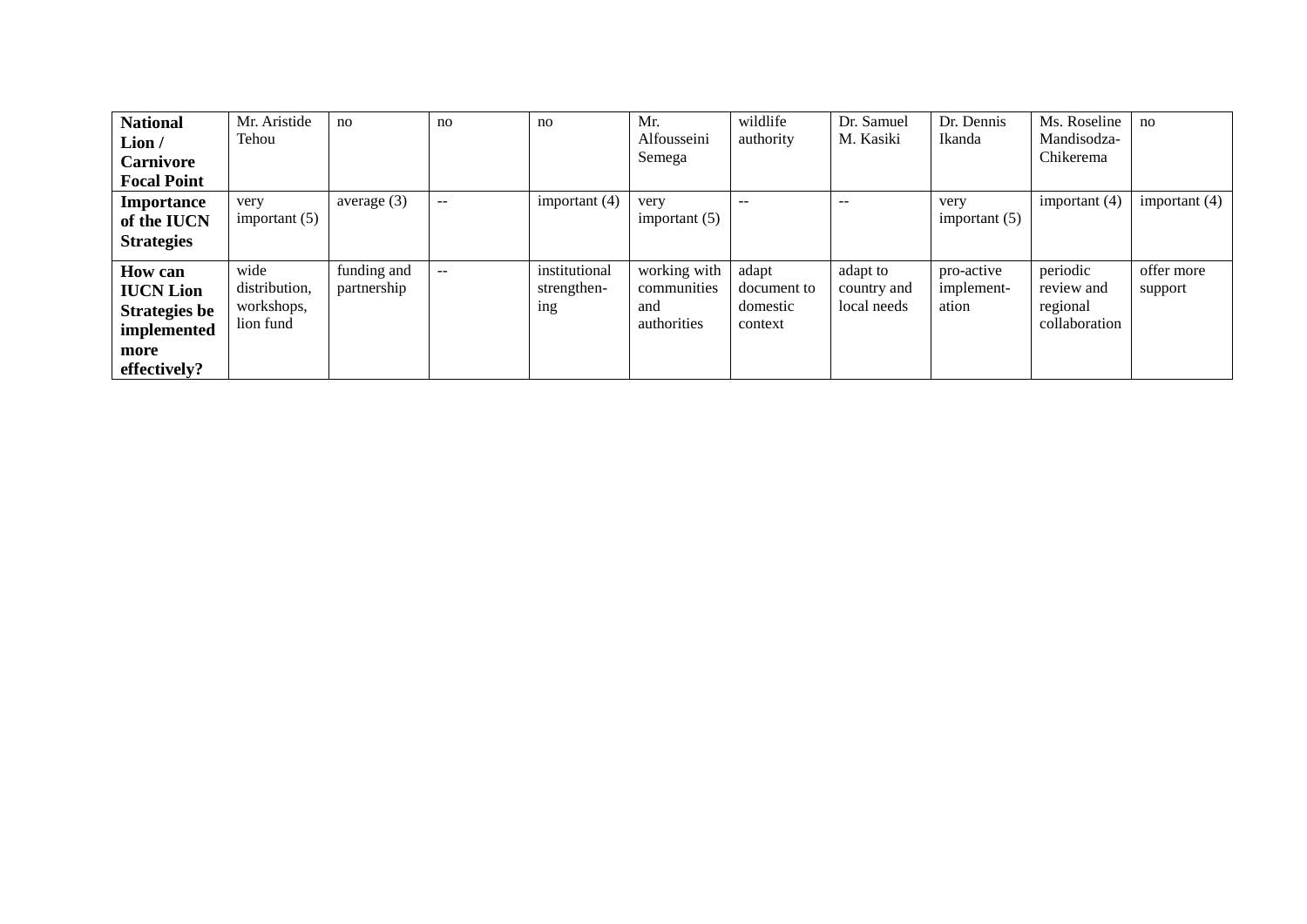# <span id="page-10-0"></span>**Degree of implementation of lion strategies**

## <span id="page-10-1"></span>**National Action Plans**

According to the responses to the questionnaire and based on a search effort on the internet, the following countries have a National Lion Conservation Action Plan or equivalent:

- 1. Benin
- 2. Cameroon
- 3. Ethiopia
- 4. Guinea
- 5. Malawi (draft, not endorsed by Government)
- 6. Mozambique
- 7. Namibia (draft, not endorsed by Government)
- 8. Senegal (draft, not endorsed by Government)
- 9. South Africa
- 10. Zambia
- 11. Zimbabwe

In addition, we found the following relevant documents:

- 1. Kenya Lion and Hyena Conservation Plan
- 2. Rwanda National Strategy and Action Plan for the Conservation of Biodiversity
- 3. Tanzania Carnivore Conservation Plan (TAWIRI, 2009)
- 4. Tanzania Lion and Leopard Conservation Action Plan (TAWIRI, 2006)
- 5. Uganda Large Carnivore Action Plan
- 6. WAP Transfrontier Conservation Area Large Carnivore Action Plan (Benin, Burkina Faso, Niger).

This list is not exhaustive, but it represents all the information available to the authors at the time of writing. Countries not listed here do not appear to have followed up on the recommendation in the IUCN Regional Lion Conservation Strategies (IUCN, 2006a; IUCN, 2006b) to develop a National Action Plan.

More important than having an action plan is actually implementing it. To our knowledge, there has been no formal evaluation of any of the above action plans or the 2006 Strategies, so our assessment is limited to the consideration of circumstantial evidence. We observe that all these action plans have a goal of achieving at least stable lion populations. This has been achieved in a few countries, but for other countries declines are ongoing, albeit that implementation of NAP's may have slowed down the decline in some cases. We assume that all other countries have not met their goal, and that the implementation of their plans has been at most partially effective.

#### <span id="page-10-2"></span>**Regional collaboration**

The lion is not strictly a migratory species, but in some areas lions may roam very widely. However, many lion populations are transboundary and in such cases trends in one country can impact the viability of the overall population, thus affecting conservation success in other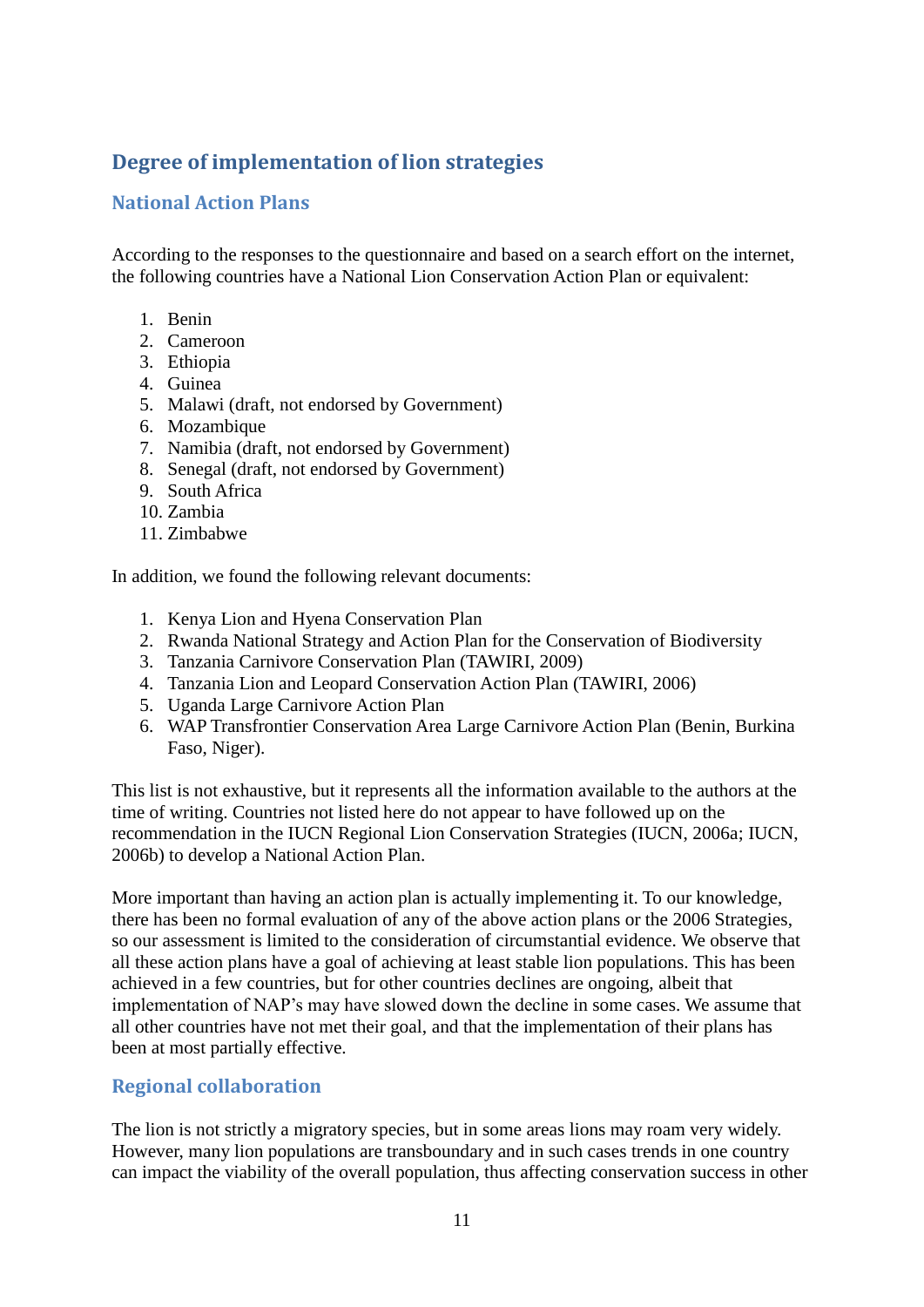countries. It is therefore appropriate that lion conservation and management should be the subject of collaboration between countries, or even across regions.

We are aware of several cases of such transnational lion conservation efforts. The Kavango-Zambezi (KAZA, which actually includes Protected Areas in Botswana, Zambia, Zimbabwe, Namibia and Angola), W-Arly-Pendjari (WAP; Benin, Burkina Faso, Niger) and Serengeti-Mara (Kenya, Tanzania) complexes are the most famous examples of lion populations that span national boundaries and benefit from conservation efforts that are harmonized between the relevant Range States. Most notably, this is visible in the geographical representation of the conservation areas: efforts were made to ensure connectivity between adjacent or almost adjacent Protected Areas. In some cases regional collaboration is more intensive than just the facilitation of movements, such as joint patrols and common infrastructure between nations. Such lion landscapes, lion ecosystems or Protected Area complexes are important for species that have huge space requirements, not only lions but also cheetah, African wild dogs and elephants.

#### <span id="page-11-0"></span>**Case studies**

Respondents to the questionnaires pointed at several successful lion conservation activities. Tanzania highlighted the Living Walls Programme [\(http://afrpw.wildlifedirect.org/tag/living](http://afrpw.wildlifedirect.org/tag/living-walls/)[walls/\)](http://afrpw.wildlifedirect.org/tag/living-walls/) and stressed the importance of age-based trophy hunting. Zambia and Benin indicated that they have monitoring programmes that use spoor surveys to determine lion population trends. Law enforcement was also often mentioned as an important activity. In southern Africa, fencing plays a major role in the prevention of livestock conflict.

Benin has implemented a variety of lion conservation activities that were identified by the Regional Strategy, including the elaboration of a National Action Plan that is fully aligned with the Strategy. Activities that have been implemented include construction of demonstration bomas, monitoring of depredation, scientific research, a revision of hunting regulations, and more recently the deployment of Lion Guards - scouts who, in addition to their routine tasks, have been trained and equipped to focus on lions. One factor behind this dynamism is the relatively good technical and financial support, through a multitude of donor-supported programmes [\(http://www.cenagref.net/projets-programmes/\)](http://www.cenagref.net/projets-programmes/); some of these programmes are regional and support similar activities in Burkina Faso and Niger.

Tanzania is possibly the country with most free-ranging lions in Africa, and several lion populations are contiguous with neighbouring countries. Successful lion conservation in Tanzania can preserve more lions than anywhere else. Tanzania has recently started a Lion Guardians programme, an extension of a successful practice in Kenya [\(http://lionguardians.org/\)](http://lionguardians.org/). This is just one of many projects aimed at promoting coexistence between lions and local communities, a formidable challenge in a country where lion range covers more than half of a nation experiencing rapid human population growth. Tanzania is deriving benefits from trophy hunting and has been instrumental in efforts to make the industry more sustainable by introducing age-based hunting.

These are just some examples of many lion conservation activities across Africa. However, we cannot evaluate to what degree these activities were implemented within the framework of the IUCN Regional Lion Conservation Strategies, nor whether or to what extent they contribute to the achievement of their objectives.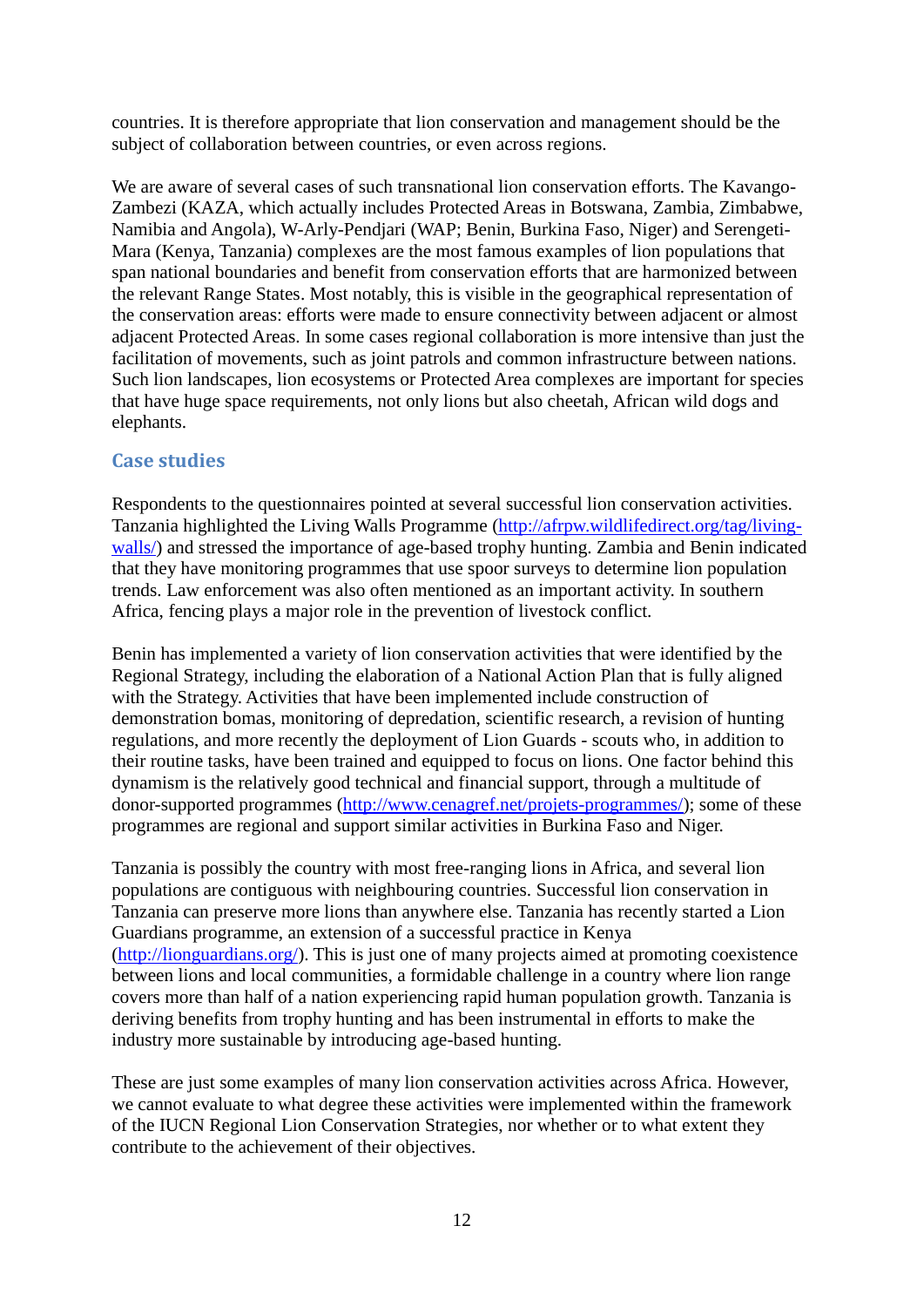# <span id="page-12-0"></span>**Technical assessment of the present relevance of the 2006 strategies**

Article 4 of UNEP/CMS/Resolution 11.32 calls for a meeting of the Lion Range States to evaluate the IUCN Lion Conservation Strategies (2006 a, b) and to 'develop regional conservation action plans designed to reverse population declines and possible needs for capacity-building in lion Range States'. In the present chapter, we aim to anticipate the technical outcome of such a meeting.

A meeting of Lion Range States in the framework of CMS decision making would have various potential benefits in terms of consensus building, information exchange, networking and creating understanding of differing perspectives among Parties. The question we examine here is: in terms of conservation planning, is it likely to bring anything new compared to previous similar exercises (IUCN, 2006a; IUCN, 2006b)?

One fact that might change lion conservation planning today, compared to a decade ago, is the observation that lion status is divergent in Eastern and Southern Africa (Bauer et al., 2015). It is likely that lion conservation planning today would again be a joint exercise for West and Central Africa, even if they split into separate working groups and arrive at regionspecific elements within the overall strategy. In contrast, the needs and priorities for lion conservation may be better addressed by separate exercises for Eastern Africa and Southern Africa, respectively. Nevertheless, some issues are cross-cutting and there could be an overall continental strategy outline that assembles the common elements across regions.

Conservation strategies typically follow a logical framework (log frame) approach. They first analyze the problems and their causes (problem tree). They then set objectives describing the desired state of the problem, and working down the problem tree, define activities that will counteract the causes. We therefore examine if the 2006 problem analysis is still valid, if the 2006 objectives are still sufficient, and finally if the activities defined in 2006 are still relevant and appropriate.

#### <span id="page-12-1"></span>**Problem analysis**

The two regional strategies identified the same main problem; the reduction in lion range and numbers. They also identified the same root causes; issues of human population growth and poverty. An expanding poor human population leads to increasing expansion of human settlement into lion habitat, bringing with it the livestock and agricultural practices necessary to sustain people in both rural and urban areas. For lions, this results in habitat loss, population fragmentation, and reduction in the wild prey base. As human-lion contact increases, so does human-lion conflict, resulting in reductions in lion numbers through persecution (poisoning, trapping and shooting) and lack of support for lion conservation among local communities. In the Sahel especially, habitat loss is compounded by consecutive droughts over the last decades and the process of desertification.

Another root cause of lion declines is armed conflict. Beyond its greater costs to people and their society and economy, in relation to lions and wildlife, war prevents tourism and facilitates wildlife poaching and illegal trade, which is in turn exacerbated by the spread of firearms and anarchy.

Some root causes for lion declines are external to Africa. African wildlife-based economies rely on Western tourists (both photographic and hunting safari) to generate valuable foreign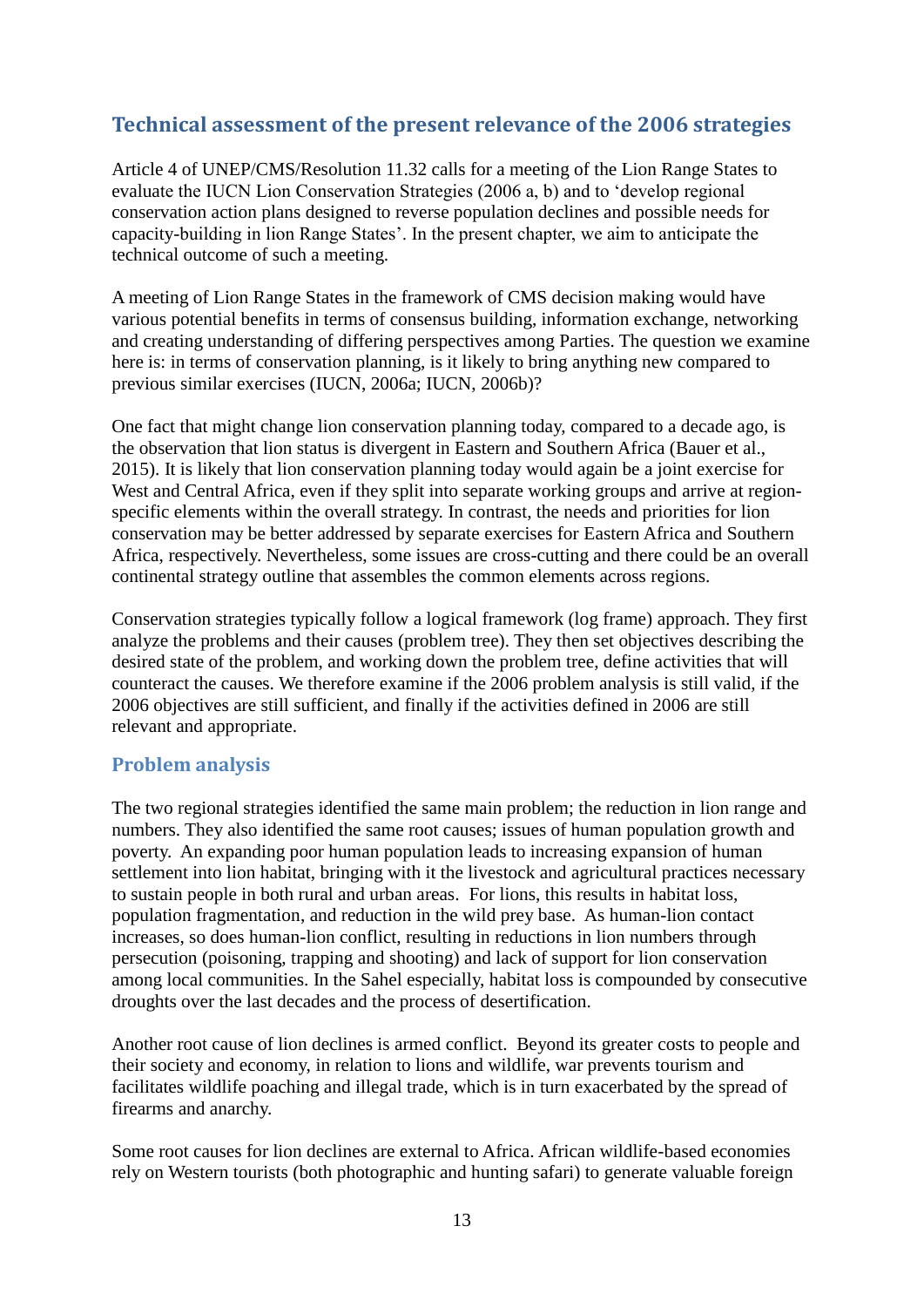currency. This is vulnerable to external developments such as terrorism resulting in a general decline in international tourism. In addition, Western governments and conservation groups provide significant funding for conservation in Africa, and African governments can be subject to donor demands, and the politics of conservation in Western countries.

Root causes are the primary concern of Range State governments, and if they are not addressed, the problem is unlikely to be resolved. The immediate threats resulting from the root causes were subsequently analyzed differently, however, both between the regions and between the sessions of the workshops. Looking at the texts of the Strategies, the following continental threats can be synthesized:

1. Inappropriate lion population management. This threat includes ineffective protection of protected areas, unsustainable hunting practices in some wildlife management areas, lack of knowledge and monitoring of lion populations, etc.

2. Habitat degradation and reduction of prey base. This threat includes fragmentation, habitat loss, integration of wildlife in land use, unsustainable local hunting for 'bushmeat', encroachment of agriculture and livestock, etc.

3. Human-lion conflict. This threat includes the notorious problem of man killing in certain areas, depredation of livestock by lions, indiscriminate killing of lions (poisoning, snaring, retaliatory or pre-emptive killing), ineffective Problem Animal Control, etc.

4. Adverse socio-economic factors. This threat includes the negative perception of lions among local people, the lack of incentives to tolerate lions, the inequitable sharing of lion related benefits, lack of local participation in planning and decision-making, etc.

5. Unfavourable policies and political factors. This threat includes the policy aspects of integration of wildlife in land use, political controversy over trophy hunting, low priority on the political agenda, management of transfrontier populations, compliance with regulations, etc.

6. Institutional weakness. This threat includes the limited capacity of various levels of government and other stakeholders to manage lion populations effectively, inadequate institutional frameworks for integrated wildlife management (e.g. consultation between agriculture and wildlife sectors), etc.

If we look at the 2015 Red List we find all the above threats; they are worded and grouped differently but they are basically the same. However, one additional threat has been identified in addition to the above:

7. Increasing trade (legal and illegal) in bones and other body parts for traditional medicine, both within the region and in Asia (Bauer et al., 2015).

#### <span id="page-13-0"></span>**Objectives**

Recognizing that these problems will require international, national and local resources to solve, the 2006 Strategies had a global *vision* of a future in which Africa manages its natural resources sustainably for the mutual benefit of lions and people.

The *goal* of the Strategy was to ensure the conservation of lions across Africa, recognizing their potential to provide substantial social, cultural, ecological and economic benefits.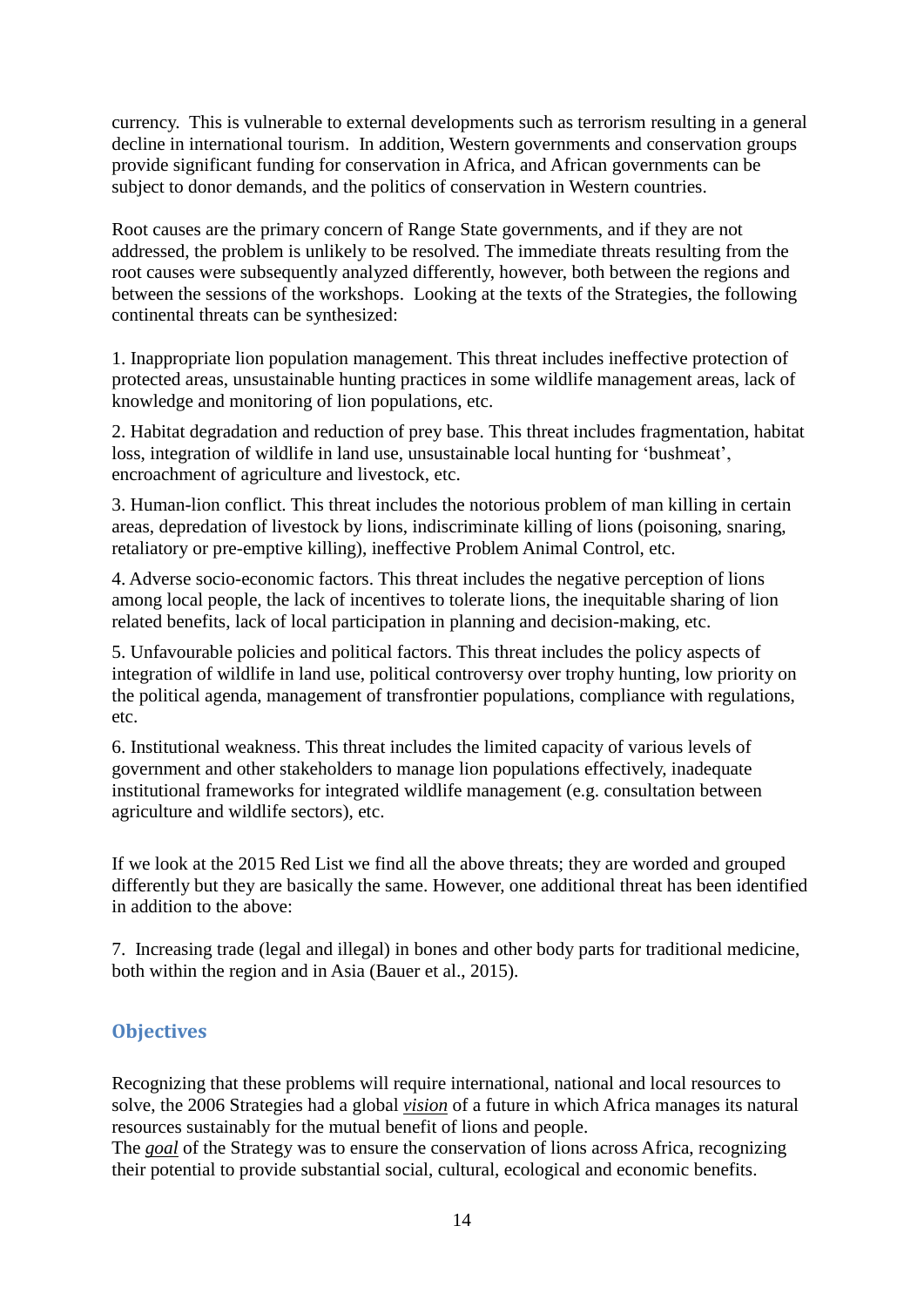To achieve this goal, the Strategy set out *six objectives* which were:

- 1. To conserve current populations of free ranging African lions;
- 2. To conserve current lion habitat and prey base;
- 3. To minimize human lion conflict;
- 4. To equitably distribute the costs and benefits of long-term lion management;

5. To have global, regional and national policies and legal frameworks provide for lion conservation and associated socio-economic benefits, and;

6. To promote institutional strengthening towards an enabling environment for lion conservation.

Following the logic above, a new strategy would probably include a seventh objective:

7. To minimize trade in lion bones and body parts.

## <span id="page-14-0"></span>**Activities**

We will not copy the multitude of activities from the strategies. Suffice it to say that we have examined all of them and that they are all still relevant. Surprisingly, even 'threat number 7', is covered with relevant activities listed among the activities addressing threat number 5. This would suggest that a strategy defined today would make the problem of trade in lion bone and body parts more visible by listing it as a separate threat and objective, but that such a change would be a shift in emphasis with very limited consequences for the rest of the log frame.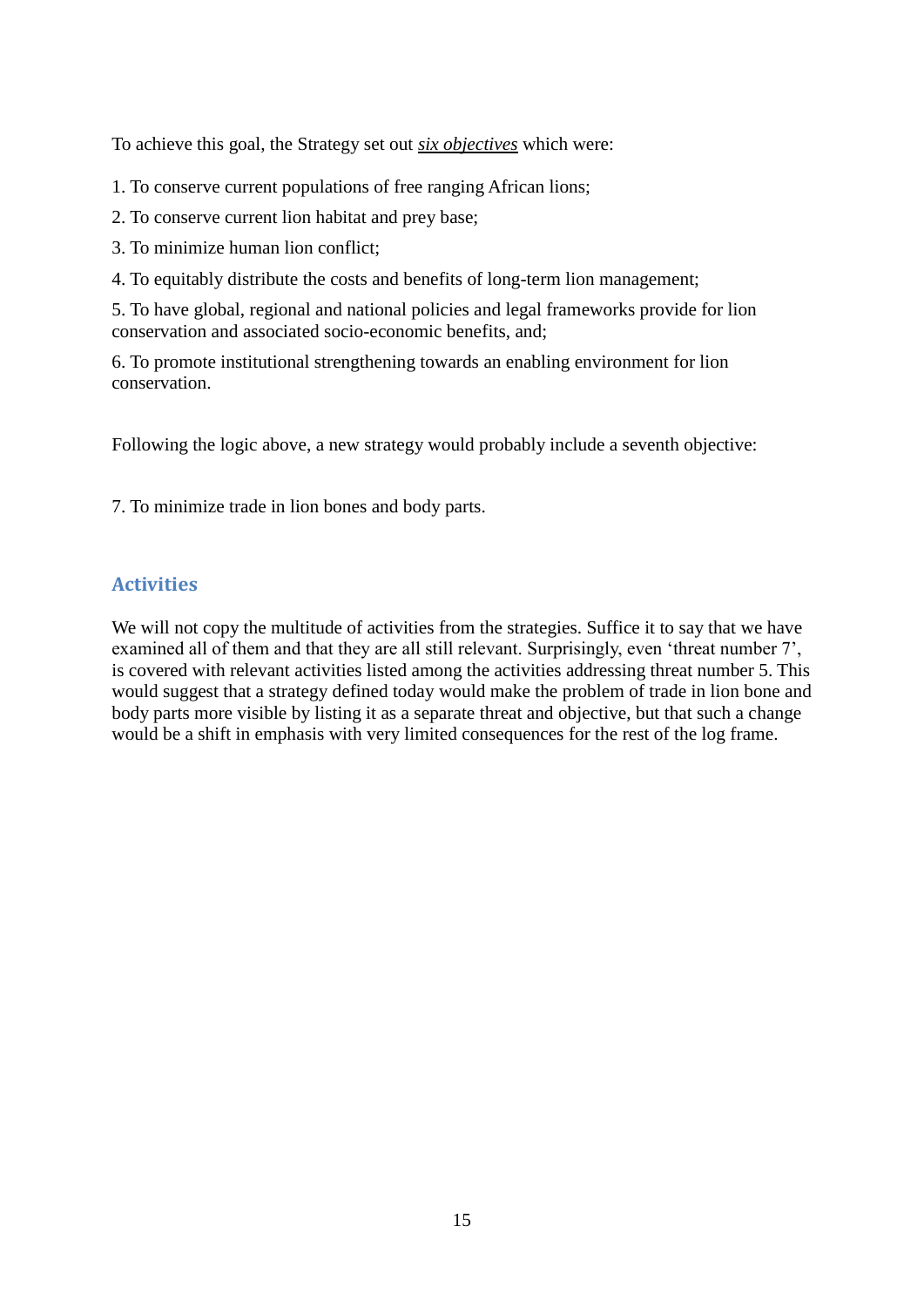# <span id="page-15-0"></span>**Conclusions and recommendations**

### <span id="page-15-1"></span>**Strength and weaknesses of the Lion Strategies**

Our analysis has shown that the Strategies published in 2006 are still relevant today; the description of threats remains valid and the proposed log frame (vision-mission-goalsactivities) could very well serve as a starting point for lion conservation at any time. However, in view of the divergent regional contexts, Range States may want to revise the grouping; the Red List suggests that lion status is different in southern Africa, possibly leading to difficulties in joint planning with eastern Africa.

In contrast, our analysis has shown that the Strategies have had mixed success: implementation of the Strategies has been fragmented and partial. The partial implementation may in some instances have slowed down the declines, but the fact is that the goal has not been achieved and that decline in numbers and range of lions continues across most of Africa. Many countries and organizations have implemented lion conservation projects; these surely mitigated declines and possibly contributed to objectives on conflict mitigation and distribution of benefits, but they were not explicitly implemented within the framework of the Strategies and have not resulted in the achievement of their objectives.

We note that follow-up of the implementation of the Strategies has been absent, and we consider this to be an inherent weakness of the strategic planning process as practiced a decade ago. IUCN has observed this on several occasions and new guidelines for strategic planning will emphasize the iterative nature of planning and the need for clearly defined and more active follow-up. It is unrealistic to expect that people and institutions would automatically adopt a regional consensus and translate it at a national level. Furthermore, securing sufficient funding, human resource and institutional capacity remain challenging. All this is clearly demonstrated by the questionnaire responses which demonstrated a low uptake of the Strategies in National Action Plans, for various reasons, despite the importance that respondents attached to the Strategies. It would be good to have a regular cycle of promotion of conservation strategies on the agenda of international entities, including IUCN, but possibly also CMS.

In short: the Strategies are technically strong, but the processes that should have led to their implementation have been very weak.

#### <span id="page-15-2"></span>**Collaboration among Range States and parties to CMS & CITES**

The lion is a powerful symbol of Africa, yet living with lions is challenging for many African communities. The lion is also a primary attractor for tourism and one of Africa's "Big Five".

The lion is not strictly a migratory species, but many important lion populations are transfrontier populations, and many of the ecosystems that represent lion strongholds are contiguous across multiple national borders. It is also a species where polarization is particularly acute between advocates and opponents of trophy hunting, since trophy hunting is practiced across a substantial part of extant lion range.

This makes the species very relevant for policies at Range State level, but also at regional levels and for international fora including CMS and CITES. It is difficult to keep debates grounded in science while various constituencies are immune to arguments because they hold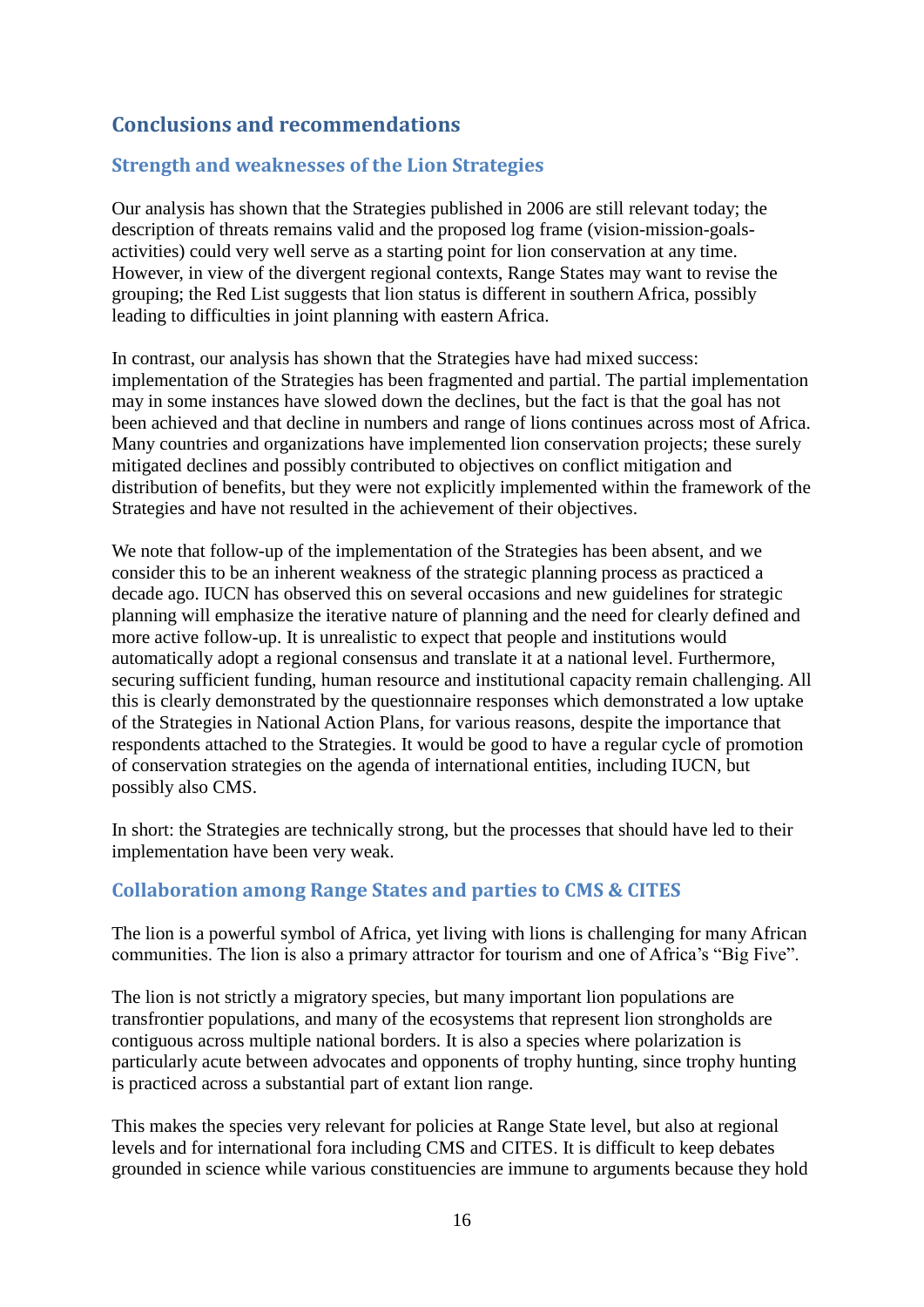passionate subjective opinions based on the charisma of this species. It would be beneficial if Range States and parties to CMS and CITES maintain dialogue based on a holistic view, rather than engaging in discussions on separate sub-topics.

#### <span id="page-16-0"></span>**The way forward**

A platform is required for the above-mentioned dialogue. While such a platform could come under the auspices of CMS, the normal cycle of CMS meetings often involve multiple forces debating multiple issues and may not offer sufficient focus to achieve this holistic lionspecific dialogue. If that is the case, a specific CMS-related forum could be convened, which could take the form of one or a series of lion-specific regional meetings. Such a forum could build on technical aspects of the existing Strategies, but should aim to design instruments that promote awareness, implementation, and assessment of the impacts of the strategies; it should muster political and financial buy-in and focus on the implementation of urgently needed lion conservation activities.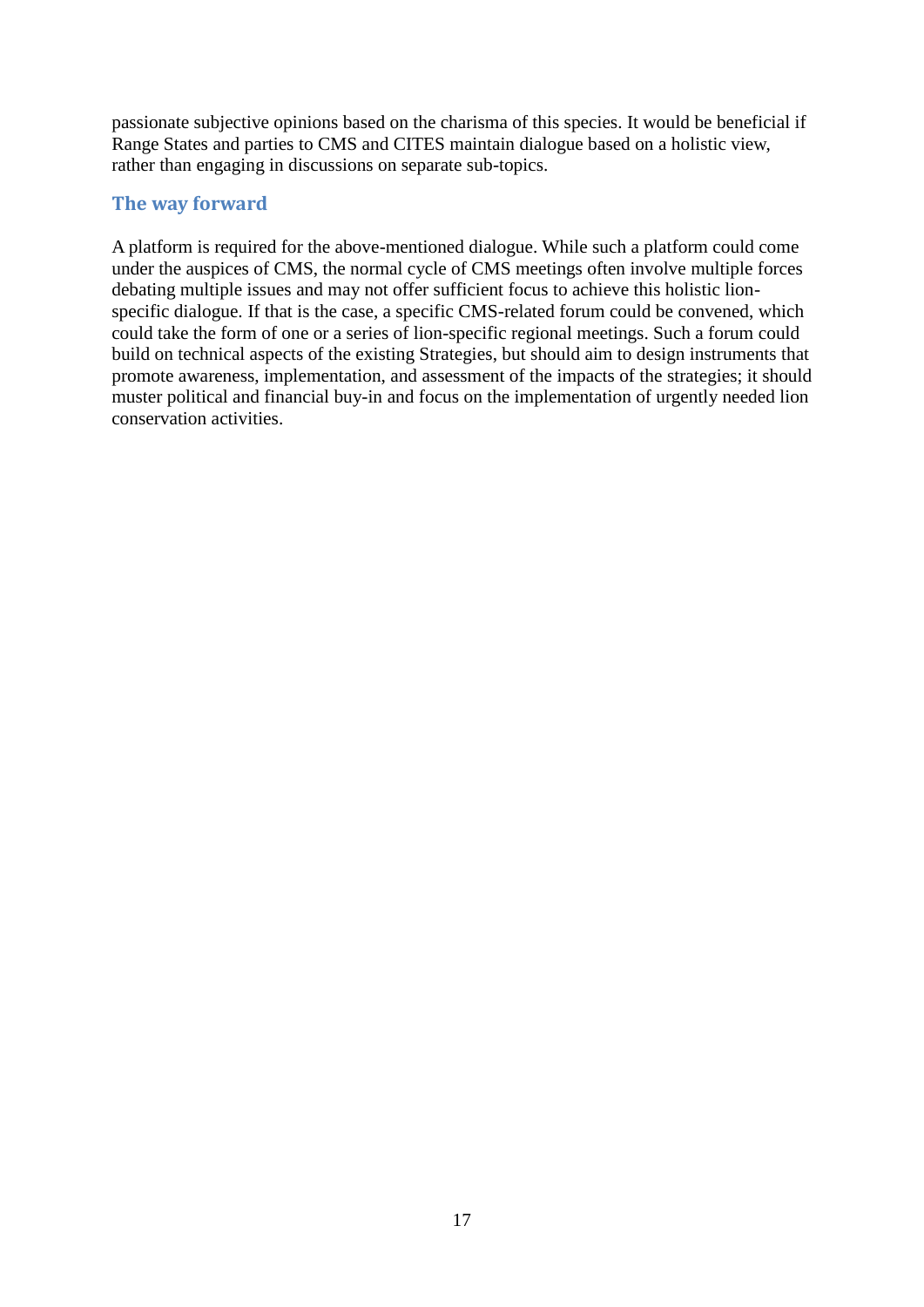## <span id="page-17-0"></span>**References**

Bauer, H., G. Chapron, K. Nowell, P. Henschel, P. Funston, L. Hunter, D. Macdonald, C. Packer. 2015. Lion (Panthera leo) populations are declining rapidly across Africa, except in intensively managed areas. PNAS 112: 14894-14899.

Bauer, H., C. Packer, P. Funston, P. Henschel, K. Nowell. 2015. Panthera leo. The IUCN Red List of Threatened Species 2015: e.T15951A79929984. [http://dx.doi.org/10.2305/IUCN.UK.2015-4.RLTS.T15951A79929984.en.](http://dx.doi.org/10.2305/IUCN.UK.2015-4.RLTS.T15951A79929984.en) Downloaded on 01 December 2015.

Bauer, H., Van der Merwe, S. 2004. Inventory of free-ranging lions Panthera leo in Africa. Oryx 38: 26-31.

Chardonnet, P. 2002. Conservation of the African lion: Contribution to a status survey, Paris, France.

Henschel, P., H. Bauer, E. Sogbohoussou, K. Nowell. 2015. Panthera leo (West Africa subpopulation). The IUCN Red List of Threatened Species 2015: e.T68933833A54067639. [http://dx.doi.org/10.2305/IUCN.UK.2015-2.RLTS.T68933833A54067639.en.](http://dx.doi.org/10.2305/IUCN.UK.2015-2.RLTS.T68933833A54067639.en) Downloaded on 01 December 2015.

IUCN. 2006a. Conservation Strategy for the Lion in East and Southern Africa., Johannesburg, South Africa.

IUCN. 2006b. Conservation Strategy for the Lion in West and Central Africa, IUCN, Yaounde, Cameroon.

IUCN. 2007. Discussion paper: Towards a conservation strategy for the African Lion, IUCN Cat Specialist Group, Gland, Switzerland.

Riggio, J., A. Jacobson, L. Dollar, H. Bauer, M. Becker, A. Dickman, P. Funston, R. Groom, P. Henschel, H. de Iongh, L. Lichtenfeld, S. Pimm. 2013. The size of savannah Africa: a lion's (Panthera leo) view. Biodiversity and Conservation 22: 17-35.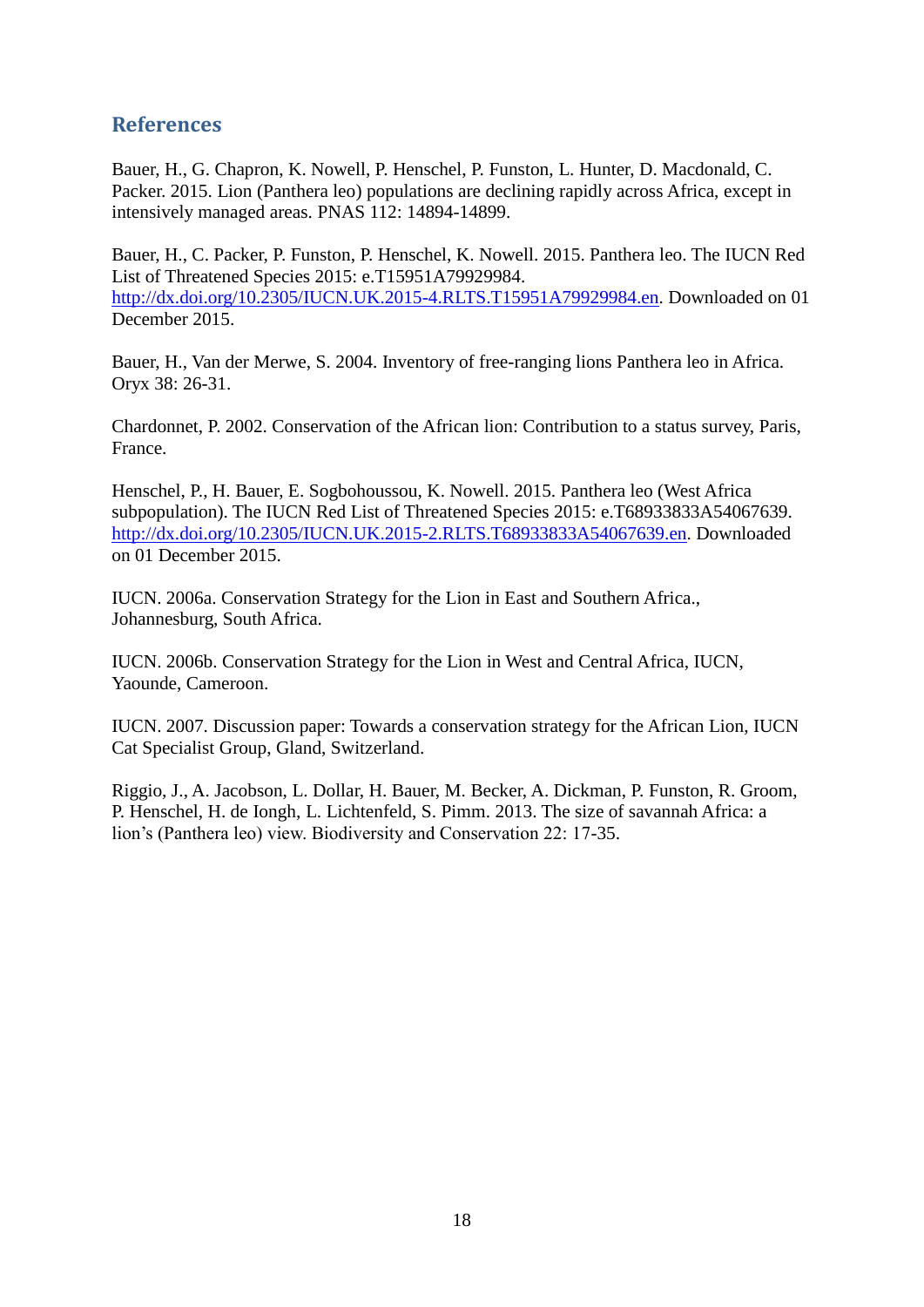# <span id="page-18-0"></span>**Annex 1: Questionnaire on lion conservation**

You are kindly requested to fill out this questionnaire on behalf of your country. Your responses will be processed by researchers of the University of Oxford (WildCRU) who will report to the CMS secretariat. The CMS secretariat will ensure that the outcomes are used to contribute to the implementation of resolution UNEP/CMS/Resolution 11.32. Please send your reply and any attachments or additional information to Ms. Samantha Watts, [samantha.watts@cms.int](mailto:samantha.watts@cms.int)

- 1. Did your country historically have lions (yes/no) ?...................
- 2. Does your country have lions at present (yes/no) ?................
- 3. Please list your lion populations:

| Name of<br>area and<br>size (in<br>$km^2$ ) | Approx.<br>no. of<br>resident<br>lions | Transboundary?<br>(if yes: with<br>which other<br>range state) | Population increasing/decreasing/stable/don't<br>know? What are the main threats? Other<br>comments? |
|---------------------------------------------|----------------------------------------|----------------------------------------------------------------|------------------------------------------------------------------------------------------------------|
|                                             |                                        |                                                                |                                                                                                      |
|                                             |                                        |                                                                |                                                                                                      |
|                                             |                                        |                                                                |                                                                                                      |
|                                             |                                        |                                                                |                                                                                                      |
|                                             |                                        |                                                                |                                                                                                      |
|                                             |                                        |                                                                |                                                                                                      |
|                                             |                                        |                                                                |                                                                                                      |

- 4. Are your lion populations part of an ecological network that favours international migration (e.g. 'peace park', 'regional conservation area', etc.) ?................
	- a. If yes, provide details:………………………
- 5. Do you have other species that are dependent on lion conservation efforts for their survival?..............
	- a. If yes, provide details:………………………
- 6. Does your country have a National Conservation Action Plan for lion or for large carnivores?................
	- a. If yes, to what degree is it being implemented? What are the main obstacles? (and please attach a copy)………………….